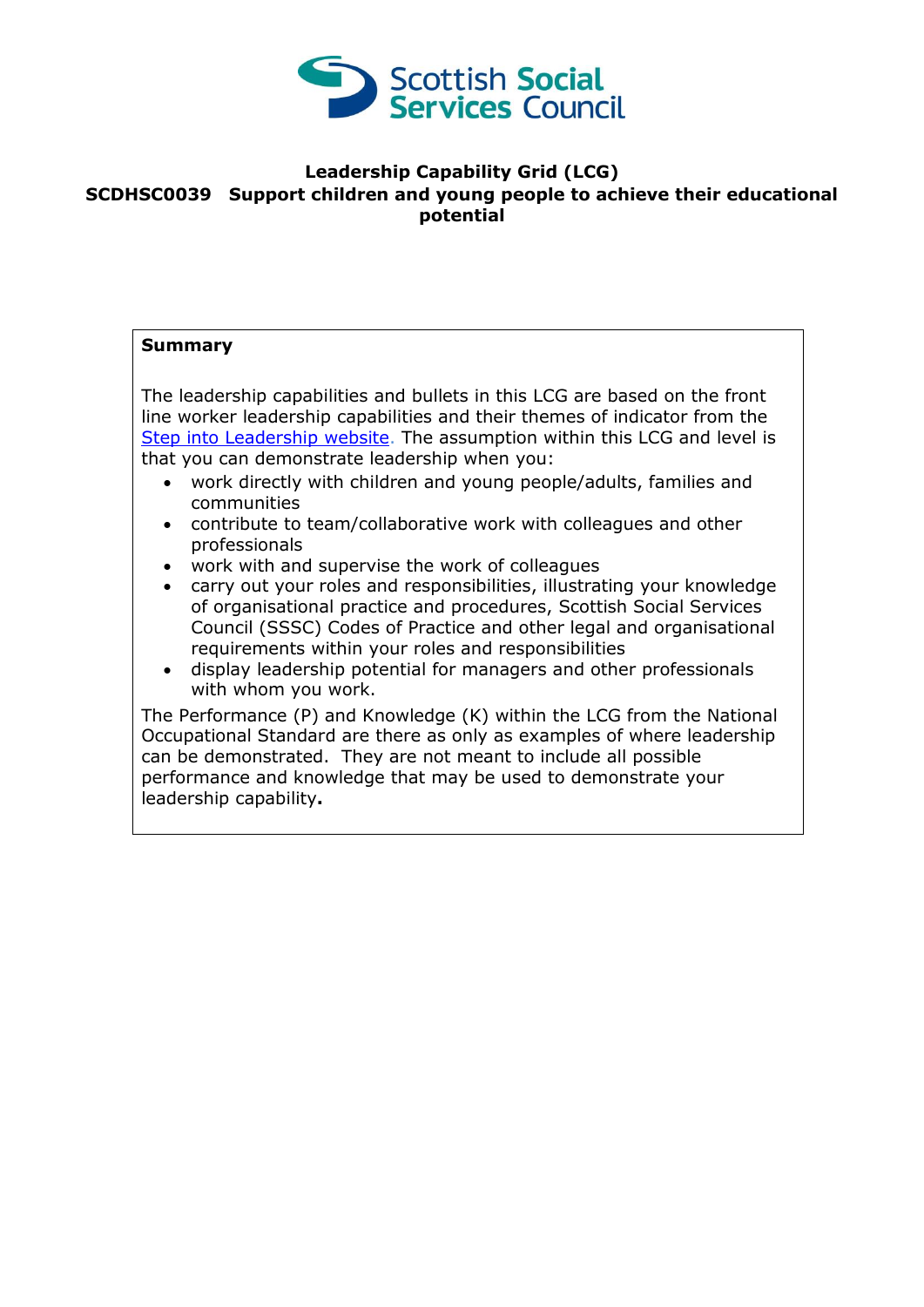

## **Leadership Capability Grid (LCG) SCDHSC0039 Support children and young people to achieve their educational potential**

| Leadership<br>capabilities         | When supporting children and young people to achieve their<br>educational potential you can demonstrate leadership capabilities<br>by:                                                                                                                                                                                                                                                                                                                                                                                                                                                                                                                                                                                                                                                                                                                                                                                          |
|------------------------------------|---------------------------------------------------------------------------------------------------------------------------------------------------------------------------------------------------------------------------------------------------------------------------------------------------------------------------------------------------------------------------------------------------------------------------------------------------------------------------------------------------------------------------------------------------------------------------------------------------------------------------------------------------------------------------------------------------------------------------------------------------------------------------------------------------------------------------------------------------------------------------------------------------------------------------------|
| <b>Vision</b>                      | Providing a vision for those with whom you work and your organisation when<br>you:<br>• See how best to make a difference when providing active support ( $P2-21$ ,<br>23-26, 28-30; K1-5, 11, 16, 25-26, 36, 42-48, 53-54)<br>• Communicate and promote ownership of the vision when working with<br>children and young people (P2-21, 23-26, 28-30; K1-5, 11, 16, 25-26,<br>36, 43-49), planning (P5, 9, 13-15,19, 27, 29-30), identifying extra<br>support (P12; K20, 52) and working with others (P14-16, 19, 22-23, 29-<br>30)<br>• Promote social service values through active participation and<br>personalisation (P2-21, 23-26, 28-30; K1-5, 11, 13-19; 27, 29, 42-48,<br>53-54) and when working others (P14-16, 19, 22-23, 29-30)<br>• See the bigger picture when demonstrating knowledge and practice of<br>organisational, local and national policies and procedures (P30; K6, 8-9,<br>27-28, 33-36, 37,40, 51) |
| Self-<br>leadership                | Displaying self-leadership when you:<br>• Demonstrate and adapt leadership when supporting children and young<br>people to achieve their educational potential (All P; K24)<br>Improve own leadership by seeking advice (P12, 14-19; K20) and self-<br>reflection $(K24)$<br>Take intelligent risks when supporting children and young people to<br>achieve their educational potential (P14-19, 24-26, 29-30; K40, 42-48,<br>$53-54)$<br>• Demonstrate and promote resilience (All $P$ ; K3, 4, 19, 32, 43-49)<br>• Challenge discrimination and oppression ( $P18$ ; K1, 4, 31, 37, )                                                                                                                                                                                                                                                                                                                                         |
| <b>Motivating</b><br>and inspiring | Motivating and inspiring others when you:<br>Inspire people by personal example ( $P2-21$ , 22-26, 28-30; K14-20, 42-<br>48, 53-54)<br>• Recognise and value the contribution of others (P2-21, 22-26, 28-30; K9-<br>10, 20, 42-48, 52-54)<br>Support the creation of a learning and performance culture (All $P$ ; K16-<br>20, 24, 42-48, 52-54)                                                                                                                                                                                                                                                                                                                                                                                                                                                                                                                                                                               |
| <b>Empowering</b>                  | Empowering people when you:<br>Enable leadership at all levels (P2-21, 22-26, 28-30; K8-9; 16-20, 42-48,<br>$52 - 54)$<br>Support the creation of a knowledge and management culture (All P;<br>K16-20, 24, 42-48, 52-54)<br>Promote professional autonomy (P2-21, 22-26, 28-30; K16-20, 24-26)                                                                                                                                                                                                                                                                                                                                                                                                                                                                                                                                                                                                                                 |